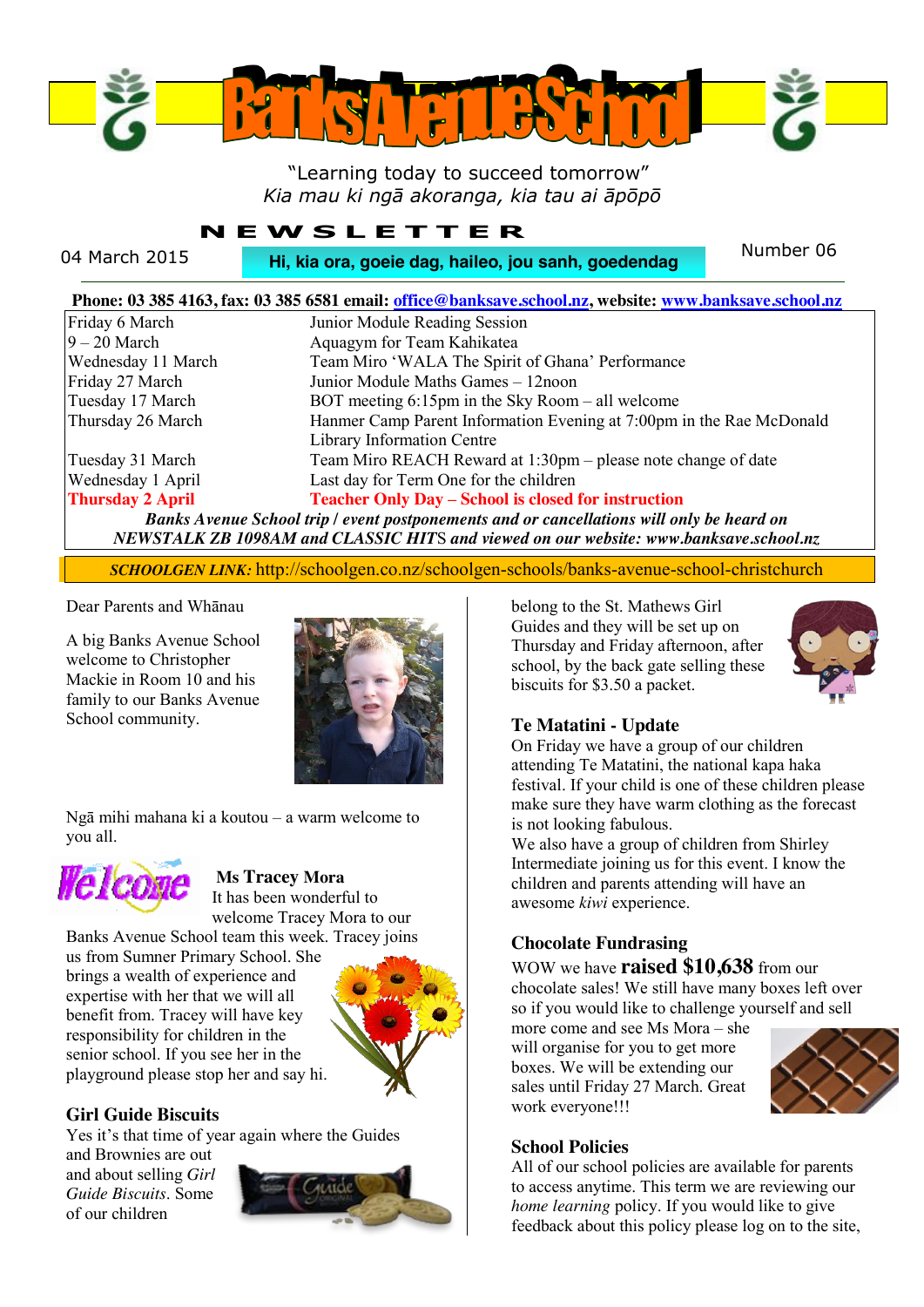find the home learning policy and click the review button in the top right hand corner to begin the review. Log in with *banksave* as our user name and *banks* as our password to [http://banksave.schooldocs.co.nz](http://banksave.schooldocs.co.nz/)

#### **Cycle Safety Programme**

This week we have had Room 21 & 25 children bringing their bikes to school to participate in our safe cycling programme. Next week it is the turn of the Year 5s in Rm 20, 22 & 26. Due to Team Miro 'WALA - The Spirit of Ghana' performance on Wednesday 11 March, next week's cycle safety sessions will be held on Monday 9, Tuesday 10, Thursday 12 and Friday 13 March. There will be no cycle safety on Wednesday 11 March, however, children will need their bikes at school on Monday 16 March for their final session.

#### **Aquagym Swimming Programme Team Kahikatea**



Next Monday Team Kahikatea begin their swimming sessions. This is a great opportunity for children to get ten swimming sessions with qualified instructors. Remember the togs!

#### **New Parents Invitation**

Our PTA are hosting an evening for our new parents to meet other new parents at a wine and cheese evening. A formal invitation will be coming home but put this date into your diary now! Monday 30 March at 7:00pm.

# **Teacher Only day Thursday 2 April School Closed for Instruction**

Please make arrangements for child care for **Thursday 2 April** as we will be closed for instruction as teachers have a Professional Development day. This means the last day for Term 1 will be Wednesday 1 April.



**Reminder**: The Junior Module team will be holding *a read with your family* session on *Friday the 6 March from 12.10 to 12.30pm.* A flyer is coming

home with children in the junior school today.

# **'HOT SHOT' LEARNER**





# **Congratulations Wyatt Fraser from Dudley.**

**Wyatt has a really pleasing attitude towards his writing and his creativity. One of his short stories follows.**

### **Well done Wyatt.**  $\odot$

#### *The Boat Racing*

*"Go, boat go!" My pounding heart is like a storm as I go faster than a worm on white shiny glimmering waves. As the wind howls in my face birds squawk above.* 

*My sail and the clouds look like marshmellows in the sky while dolphins jump beside me like bananas.* 

*Schools of fish dart below me; gold silver glimmering fish. I watch a whale dive beside me like a big subway with macaroni and cheese with meat balls. I look to the right. I see bits of driftwood that are like grey sardines with the children.* 

*The yachts are made out of cheese with tomato sails, spaghetti as an anchor chain and anchors as big as buses.* 

*The wind feels like water splashing on my face.*

*Wyatt Fraser*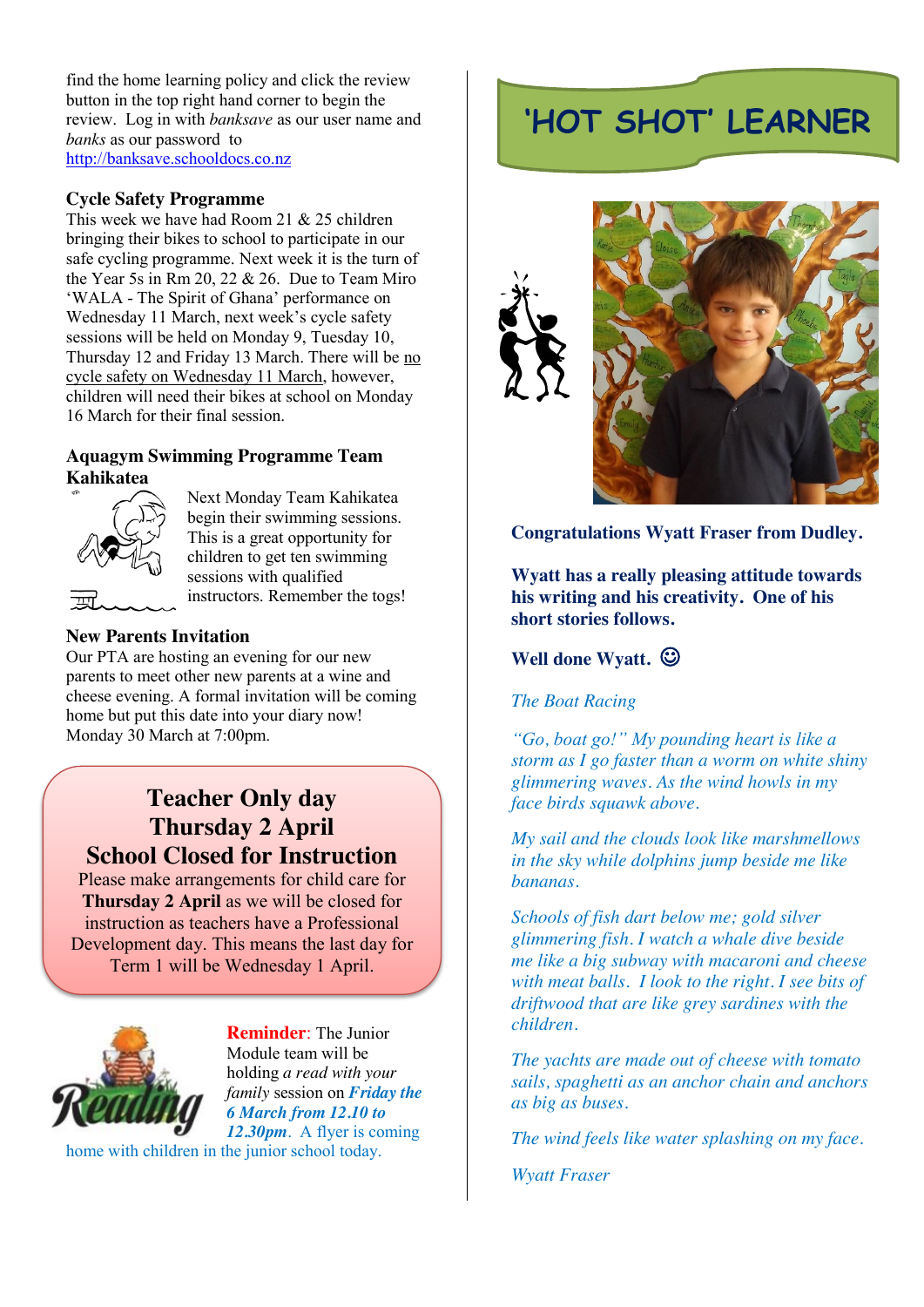As we farewelled Mrs Rae McDonald last Friday we opened **'The Rae McDonald Library Information Centre'** in honour of the huge contribution she has made to Banks Avenue School over the last 20 years and in particular, our library and all that it holds for children within its walls.



# **Mufti Day Friday 13 March Animal Theme**

Our school student leaders are organising their first mufti day of the year for **Friday 13 March**. Children do not need to wear uniform but are asked to **donate a gold coin**. The money being raised is to be donated to two charities - *Surf lifesaving and Canine Rescue.*



## **Sunscreen for Children**

We have been very fortunate to have received a quantity of Kids Spray 30+ Sunscreen

from the Cancer Society for each of our families in the senior school.

These will be sent home today with your child.

**Student Account Declaration -** thanks to all our families who have either settled their family account already or who have spoken with Colleen and set up a payment schedule to ensure their family account is paid in full by 1 December. We also asked parents/whānau to sign a declaration that was included on the

Family Statement. You may have overlooked this or mislaid your family statement. Please ask for a copy from our school office so this process may be completed. This is the first step in our process to ensure transparency when money is asked for for school trips / activities and our parent contributions which will begin in Term 2. We will make sure you get information about what these funds are being spent on.

# **PTA NEWS**

**Next meeting:**  *Monday 30 March* *7:00pm in the staffroom All welcome* 



**Second Hand Uniforms – the shop will be open** from: 8.30 – 9:00am

 $2:45 - 3:15$ pm osn the following days: Friday 13 March Friday 27 March

Shorts & T-shirts \$5.00 each Sweatshirts, trackpants & polarfleeces \$10.00 each Dresses \$15.00 - \$25.00 each



Look for the sign off the car park near the office back door.

## CASH ONLY – NO EFTPOS

# **BOARD OF TRUSTEES**

Next meeting *Tuesday 17 March at 6:15pm In the Sky Room All welcome*

#### **COMMUNITY NEWS**

*As part of a service to our local community we publish information about community services and activities in our Community News column. While we are happy to publish these notices, we do not run any background checks on any individuals or community groups who provide information to be published.*

#### **Diva Rhythmic Gymnastics Club**

We are a Rhythmic Gymnastics club based out of the New Zealand Institute of sport 66b Wharenui Road, Riccarton. We are currently holding testing